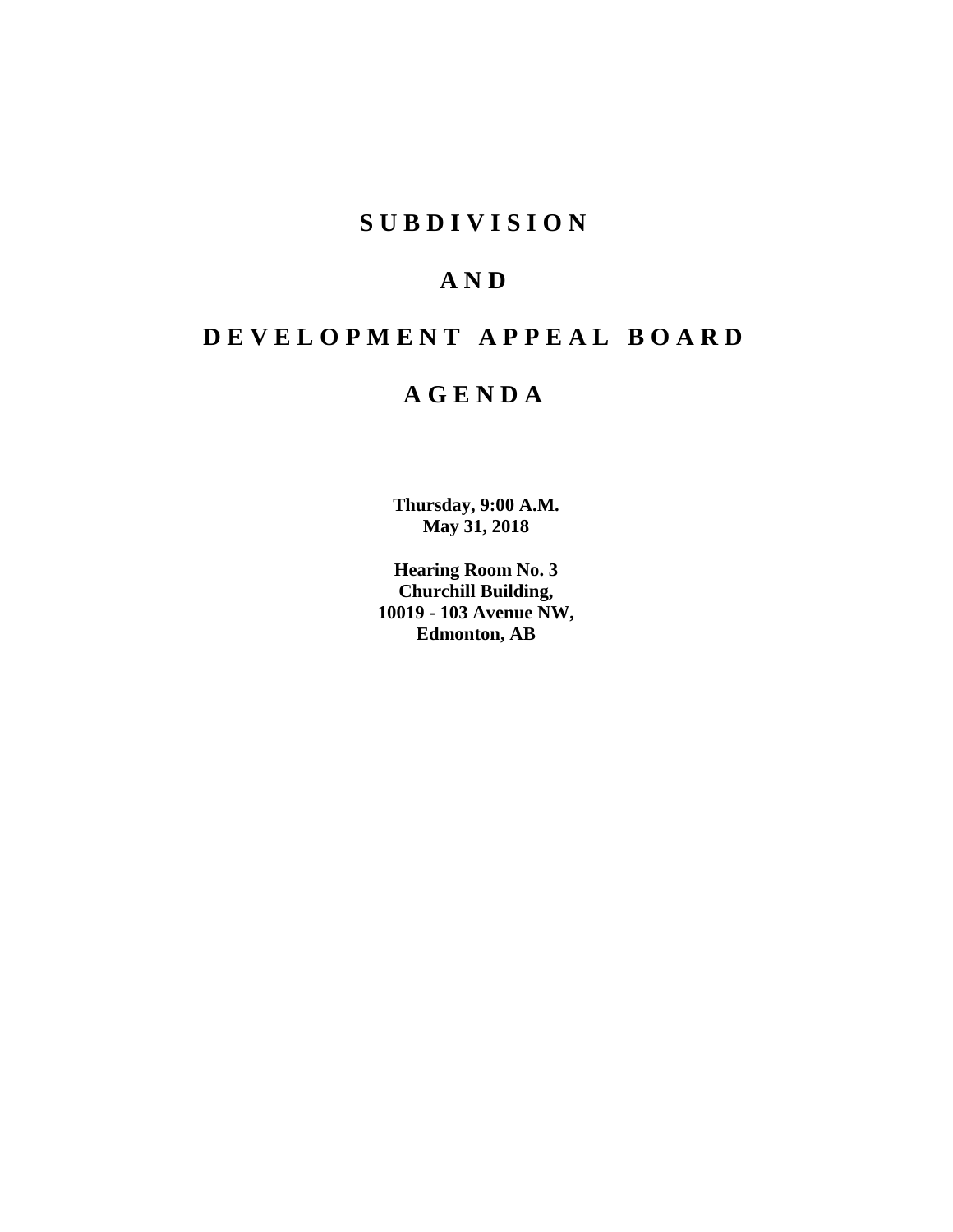# **SUBDIVISION AND DEVELOPMENT APPEAL BOARD HEARING ROOM NO. 3**

|              | 9:00 A.M.    | $SDAB-D-18-077$ | Construct an Accessory Building (detached<br>Garage $6.71m \times 6.10m$ ).<br>10305 - 132 Street NW<br>Project No.: 270509418-004 |
|--------------|--------------|-----------------|------------------------------------------------------------------------------------------------------------------------------------|
|              |              |                 |                                                                                                                                    |
| $\mathbf{H}$ | $10:30$ A.M. | SDAB-D-18-078   | Change the Use from Single Detached House to<br>Lodging House (7 Sleeping Units)                                                   |
|              |              |                 | 11003 - 85 Avenue NW<br>Project No.: 274185671-001                                                                                 |
|              |              |                 |                                                                                                                                    |
|              | NOTE:        |                 | Unless otherwise stated, all references to "section numbers" refer to<br>the authority under the Edmonton Zoning Bylaw 12800.      |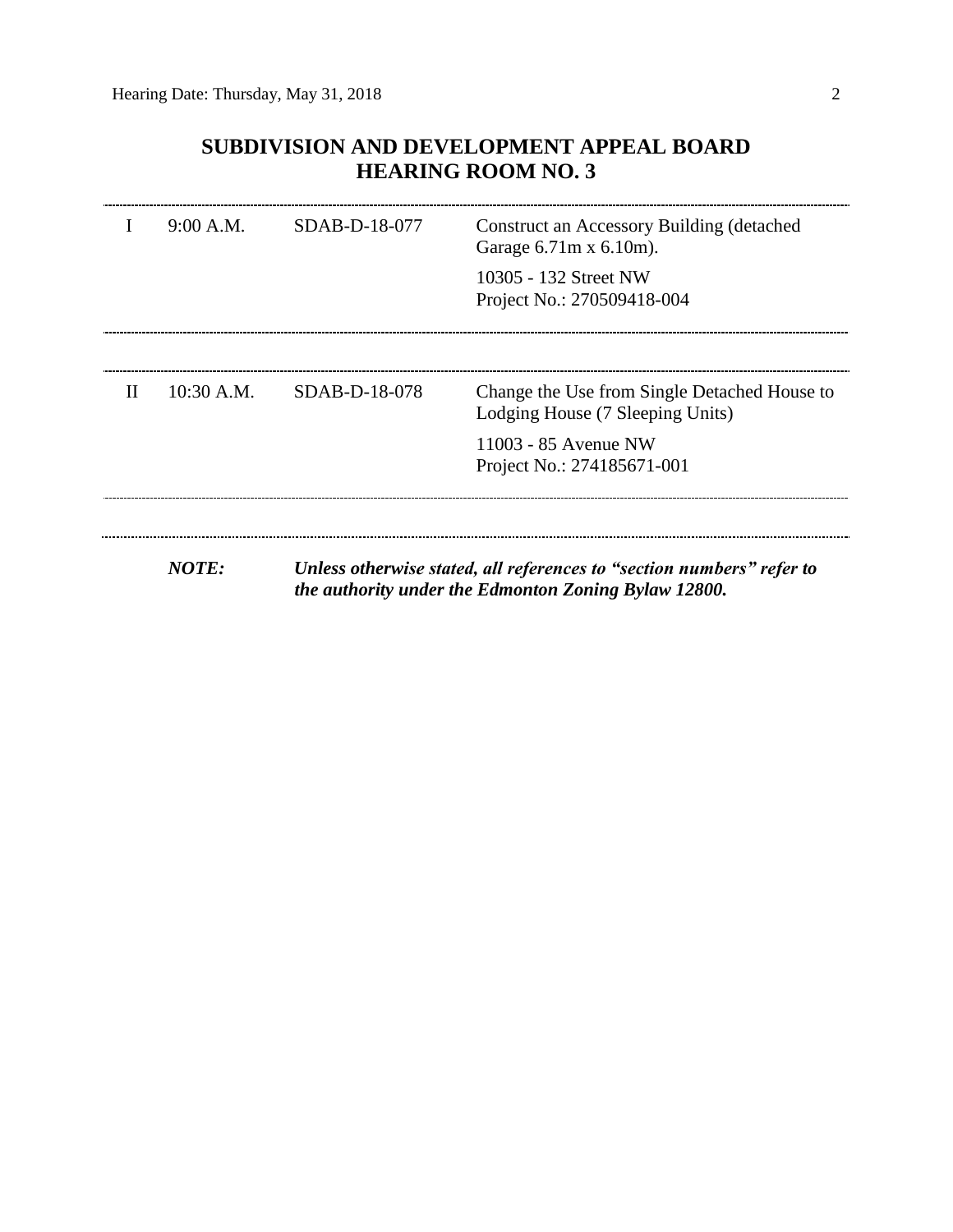| <b>ITEM I: 9:00 A.M.</b> |                                                        | FILE: SDAB-D-18-077                                                        |  |  |
|--------------------------|--------------------------------------------------------|----------------------------------------------------------------------------|--|--|
|                          | AN APPEAL FROM THE DECISION OF THE DEVELOPMENT OFFICER |                                                                            |  |  |
|                          | <b>APPELLANT:</b>                                      |                                                                            |  |  |
|                          | <b>APPLICATION NO.:</b>                                | 270509418-004                                                              |  |  |
|                          | <b>APPLICATION TO:</b>                                 | <b>Construct an Accessory Building</b><br>(detached Garage 6.71m x 6.10m). |  |  |
|                          | <b>DECISION OF THE</b><br>DEVELOPMENT AUTHORITY:       | Refused                                                                    |  |  |
|                          | <b>DECISION DATE:</b>                                  | April 24, 2018                                                             |  |  |
|                          | <b>DATE OF APPEAL:</b>                                 | April 26, 2018                                                             |  |  |
|                          | <b>MUNICIPAL DESCRIPTION</b><br>OF SUBJECT PROPERTY:   | 10305 - 132 Street NW                                                      |  |  |
|                          | <b>LEGAL DESCRIPTION:</b>                              | Plan 2803AF Blk 88 Lot 14                                                  |  |  |
|                          | ZONE:                                                  | (RF1) Single Detached Residential Zone                                     |  |  |
|                          | <b>OVERLAY:</b>                                        | Mature Neighbourhood Overlay                                               |  |  |
|                          | <b>STATUTORY PLAN:</b>                                 | N/A                                                                        |  |  |
|                          |                                                        |                                                                            |  |  |

# *Grounds for Appeal*

The Appellant provided the following reasons for appealing the decision of the Development Authority:

# **Background**

This garage development is part of a concept to make additions to the house that require the garage to be removed from its present position at the side of the house to the lane. This is in keeping with the mature neighbourhood overlay which encourages garages to be located in the lane. The house addition has been approved but the set back for the garage has not.

## Appeal

We are appealing the garage section of this project because in the first place we wish to maximise the green space between the addition and the garage as well as the distance between the neighbours house to the East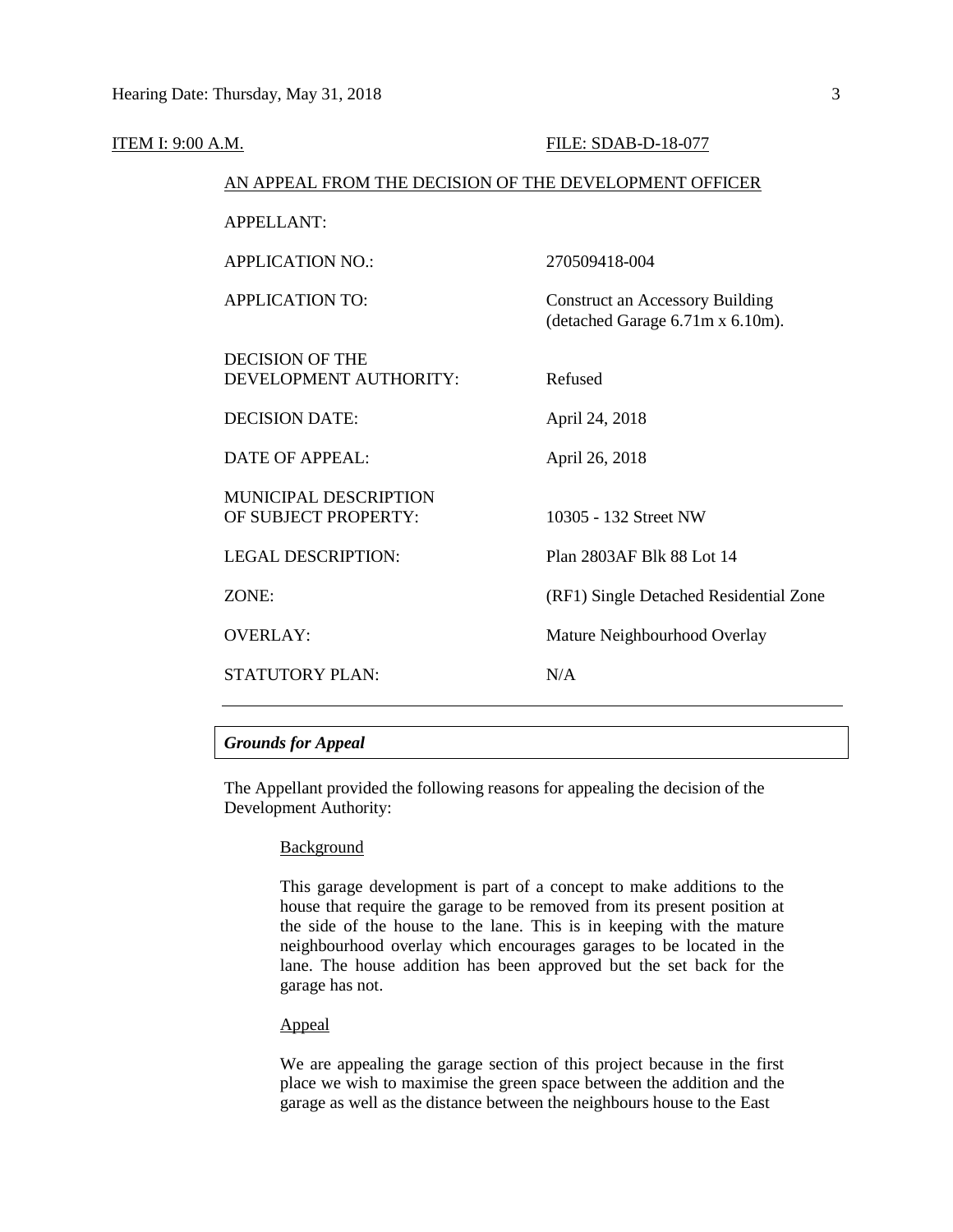and this garage. For similar reasons the double garage is planned as small as possible. This distance is proposed at 21ft (6.41m) on the property from garage rear to house. The required 1.2m set back at the front of the garage i.e. at the lane would decrease this dimension. In the lane it serves no useful purpose for parking or turning etc. In fact it provides a definite blind area where intruders can hide because the garage doors will be behind the fence/property line. There have been two attempted home intrusions at this address while the occupants were at home in the last two years. Furthermore it should be pointed out that this is not a busy lane and in fact does not lead anywhere beyond a few neighbouring houses. The garage design will be designed to compliment the proposed house renovation both in design and quality of style. Please see attached drawing of the proposal.

In the neighbourhood there are a number of examples of garages being placed at the edge of the lane (see attached). Also the owners have talked to neighbours who have been shown the proposal and who find no objection to this approach. Signatures are provided (attached) For security reasons the neighbours are in favour of no set back at the lane so that the line of sight down the lane is uninterrupted.

In the original development application the garage was set on the rear property line so that the distance between the house and garage can be maximised. We then moved it back 0.15m to prevent the eaves being over the property line at the request of the Planning Department so that there is no encroachment into the lane.

We have been told to contact Epcor and Telus with regard to the pole which is somewhat close to the garage. The owner reports as follows:

*I (the owner) spoke with Ron Hewitt at EPCOR just now on the phone. He said as long as the garage is contained within our property (which it is of course), EPCOR does not have any issues with us building the garage at 0.15m setback. He did state we have to maintain a safe work distance of at least 1 m from the 'lower lines' (which we will) and 3 m from the highest lines (which we will). Finally, as there are no wires that go above our proposed garage, EPCOR isn't too concerned with what we do on our property.*

## *General Matters*

### **Appeal Information:**

The *Municipal Government Act*, RSA 2000, c M-26 states the following:

**Grounds for Appeal 685(1)** If a development authority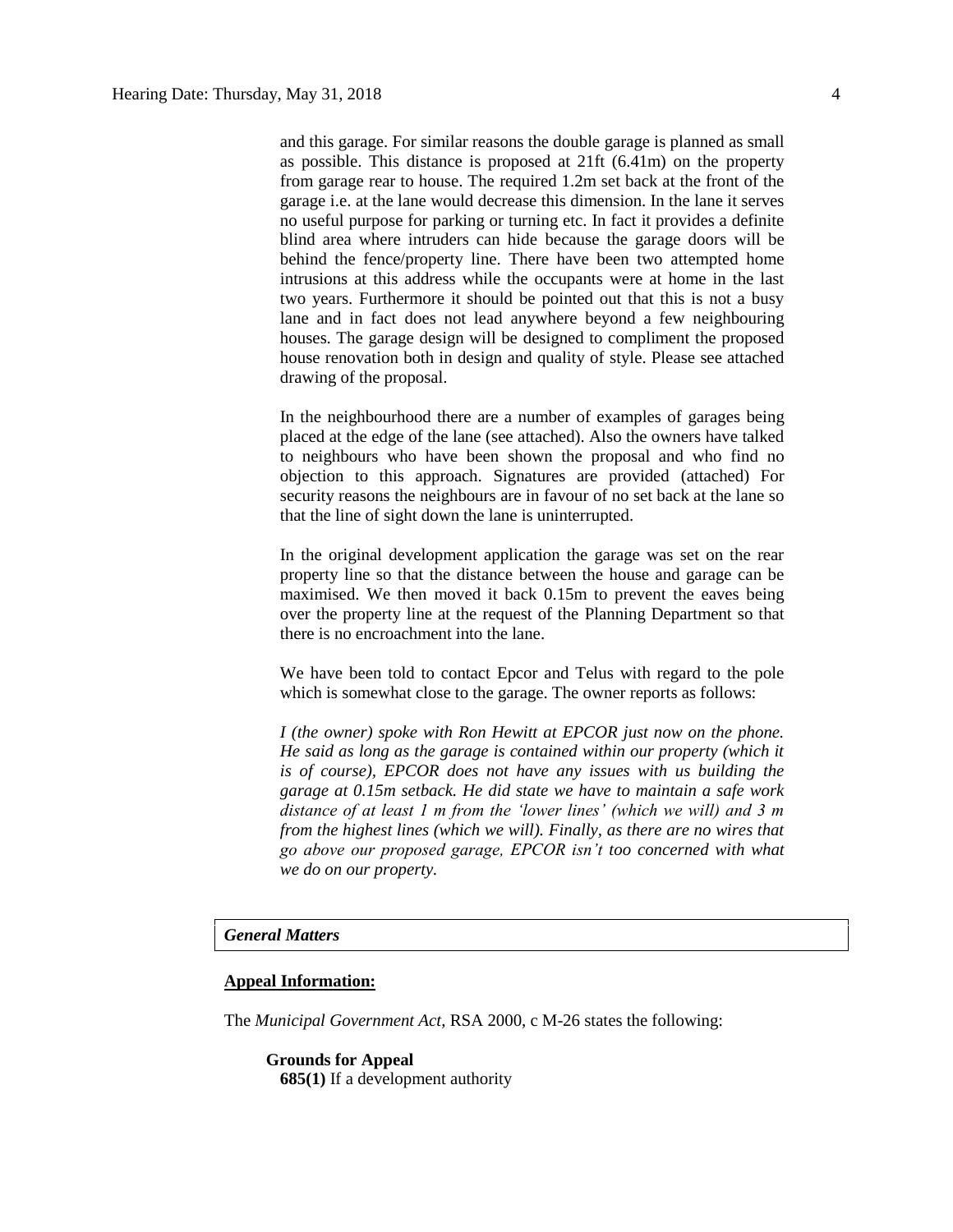- (a) fails or refuses to issue a development permit to a person,
- (b) issues a development permit subject to conditions, or
- (c) issues an order under section 645,

the person applying for the permit or affected by the order under section 645 may appeal to the subdivision and development appeal board.

# **Appeals**

**686(1)** A development appeal to a subdivision and development appeal board is commenced by filing a notice of the appeal, containing reasons, with the board,

- (a) in the case of an appeal made by a person referred to in section 685(1)
	- (i) with respect to an application for a development permit,
		- (A) within 21 days after the date on which the decision is made under section 642,

#### **Hearing and Decision**

**687(3)** In determining an appeal, the subdivision and development appeal board

- (a.1) must comply with the land use policies;
- (a.2) subject to section 638, must comply with any applicable statutory plans;
- (a.3) subject to clause (d), must comply with any land use bylaw in effect;
	- …
	- (c) may confirm, revoke or vary the order, decision or development permit or any condition attached to any of them or make or substitute an order, decision or permit of its own;
	- (d) may make an order or decision or issue or confirm the issue of a development permit even though the proposed development does not comply with the land use bylaw if, in its opinion,
		- (i) the proposed development would not
			- (A) unduly interfere with the amenities of the neighbourhood, or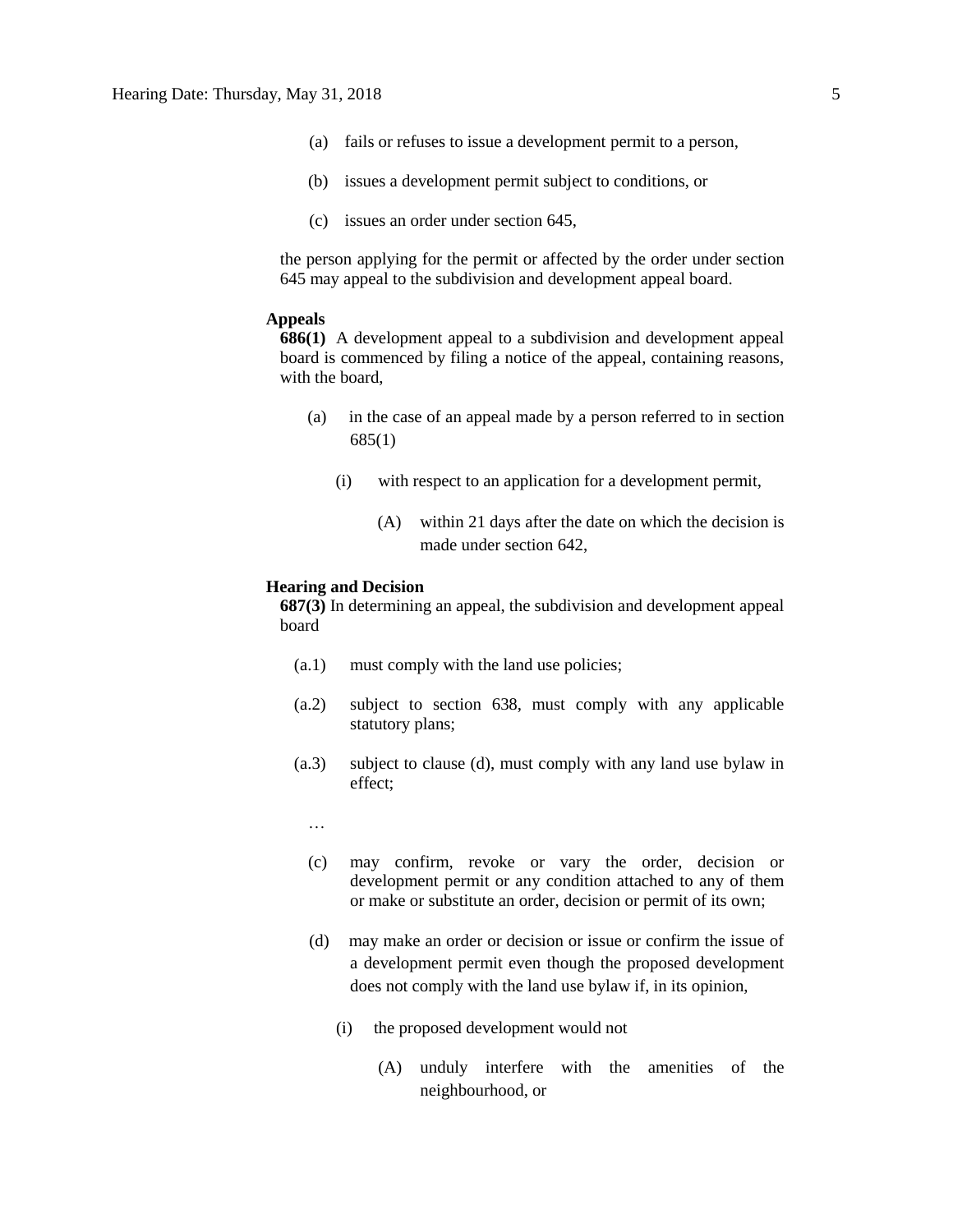(B) materially interfere with or affect the use, enjoyment or value of neighbouring parcels of land,

and

(ii) the proposed development conforms with the use prescribed for that land or building in the land use bylaw.

## **General Provisions from the** *Edmonton Zoning Bylaw:*

Under section 110.2(4), **Single Detached Housing** is a **Permitted Use** in the RF1 Single Detached Residential Zone.

Section 110.1 states that the **General Purpose** of the **RF1 Single Detached Residential Zone** is:

… to provide for Single Detached Housing while allowing other forms of small scale housing in the form of Secondary Suites, and Garden Suites, as well as Semi-detached Housing and Duplex Housing under certain conditions.

# Section 814.1 states that the **General Purpose** of the **Mature Neighbourhood Overlay** is:

… to regulate residential development in Edmonton's mature residential neighbourhoods, while responding to the context of surrounding development, maintaining the pedestrian-oriented design of the streetscape, and to provide an opportunity for consultation by gathering input from affected parties on the impact of a proposed variance to the Overlay regulations.

## *Rear Setback*

Section 814.3 (22) states that the minimum distance from the rear lot line to a rear detached garage where the vehicle door faces the lane shall be 1.2 metres.

Under section 6.1(90), **Rear Setback** means "the distance that a development or a specified portion of it, must be set back from a rear lot line. A rear setback is not a rear yard, amenity space or separation space."

Under section 6.1(47), **Garage** means "an Accessory building, or part of a principal building designed and used primarily for the storage of motor vehicles and includes a carport."

Under section 6.1(2), **Accessory** means "when used to describe a Use or building, a Use or building naturally or normally incidental, subordinate, and devoted to the principal Use or building, and located on the same lot or Site."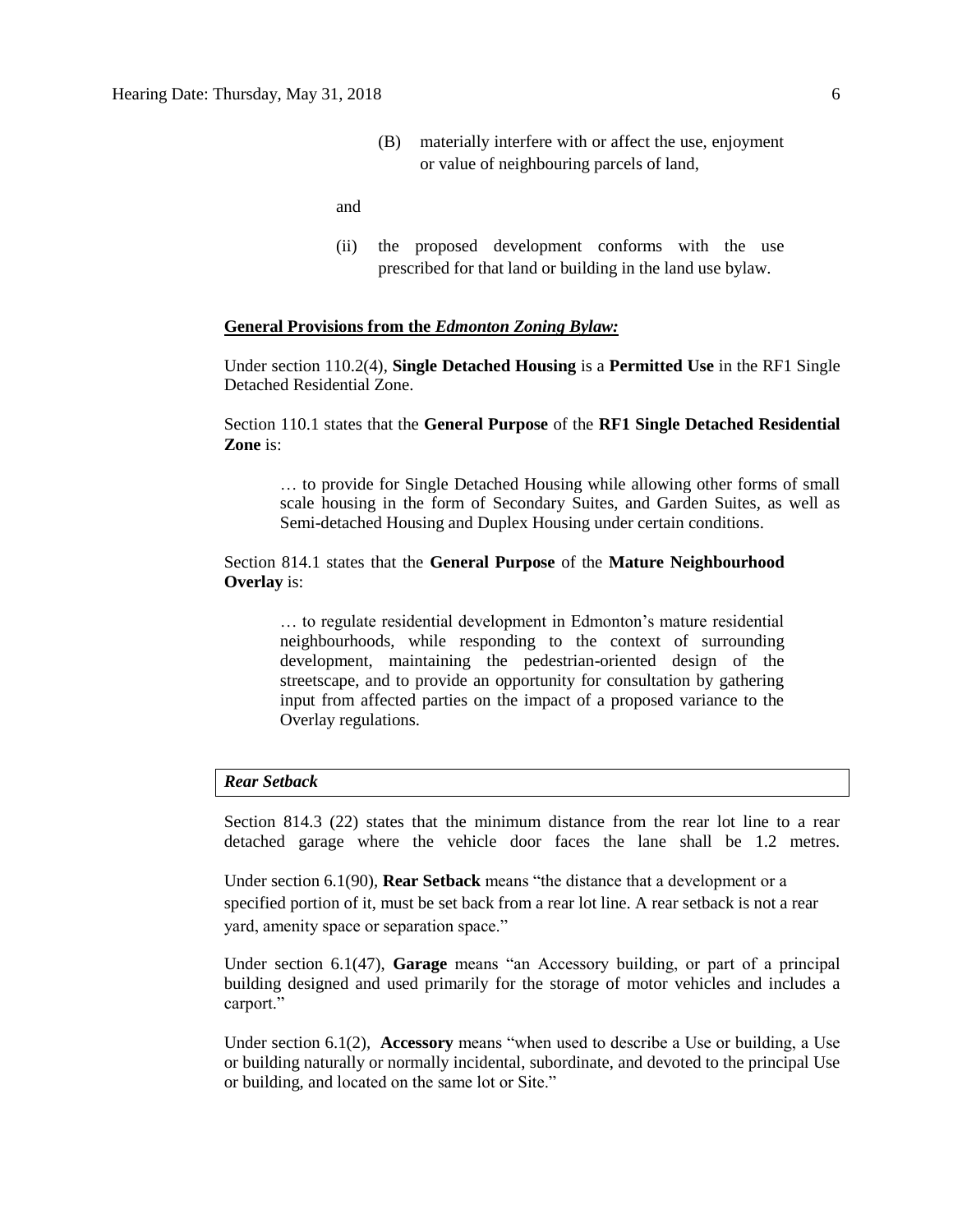Under section 6.1(89), **Rear Lot Line** means "either the property line of a lot which is furthest from and opposite the Front Lot Line, or, where there is no such property line, the point of intersection of any property lines other than a Front Lot Line which is furthest from and opposite the Front Lot Line."



# **Development Officer's Determination**

The detached Garage where the vehicle doors face the lane, is 0.2m from the rear lot line, instead of 1.2m (s 814.3.22)

# *Community Consultation*

Under section 814.5, when the Development Officer receives a Development Permit Application for a new principal building, new Garage Suite, or new Garden Suite that does not comply with any regulation contained within this Overlay, or receives a Development Permit for alterations to an existing structure that require a variance to Section 814.3(1), 814.3(3), 814.3(5) or 814.3(9) of this Overlay:

- a. the Development Officer shall send notice, to the recipient parties specified in Table 814.5(2), to outline any requested variances to the Overlay and solicit comments directly related to the proposed variance;
- b. the Development Officer shall not render a decision on the Development Permit application until 21 days after notice has been sent, unless the Development Officer receives feedback from the specified affected parties in accordance with Table 814.5(2); and
- c. the Development Officer shall consider any comments directly related to the proposed variance when determining whether to approve the Development Permit Application in accordance with Sections 11.3 and 11.4.

Section 814.5(2) states:

|  | Tier #   Recipient Parties                                      | <b>Affected Parties</b> | <b>Regulation of this Overlay</b>                                             |  |
|--|-----------------------------------------------------------------|-------------------------|-------------------------------------------------------------------------------|--|
|  |                                                                 |                         | to be Varied                                                                  |  |
|  |                                                                 |                         | Tier 2   The municipal address   The assessed owners   $814.3(22)$ - Detached |  |
|  | and assessed owners of of the land Abutting Garage Rear Setback |                         |                                                                               |  |
|  | the land Abutting the the Site and directly                     |                         |                                                                               |  |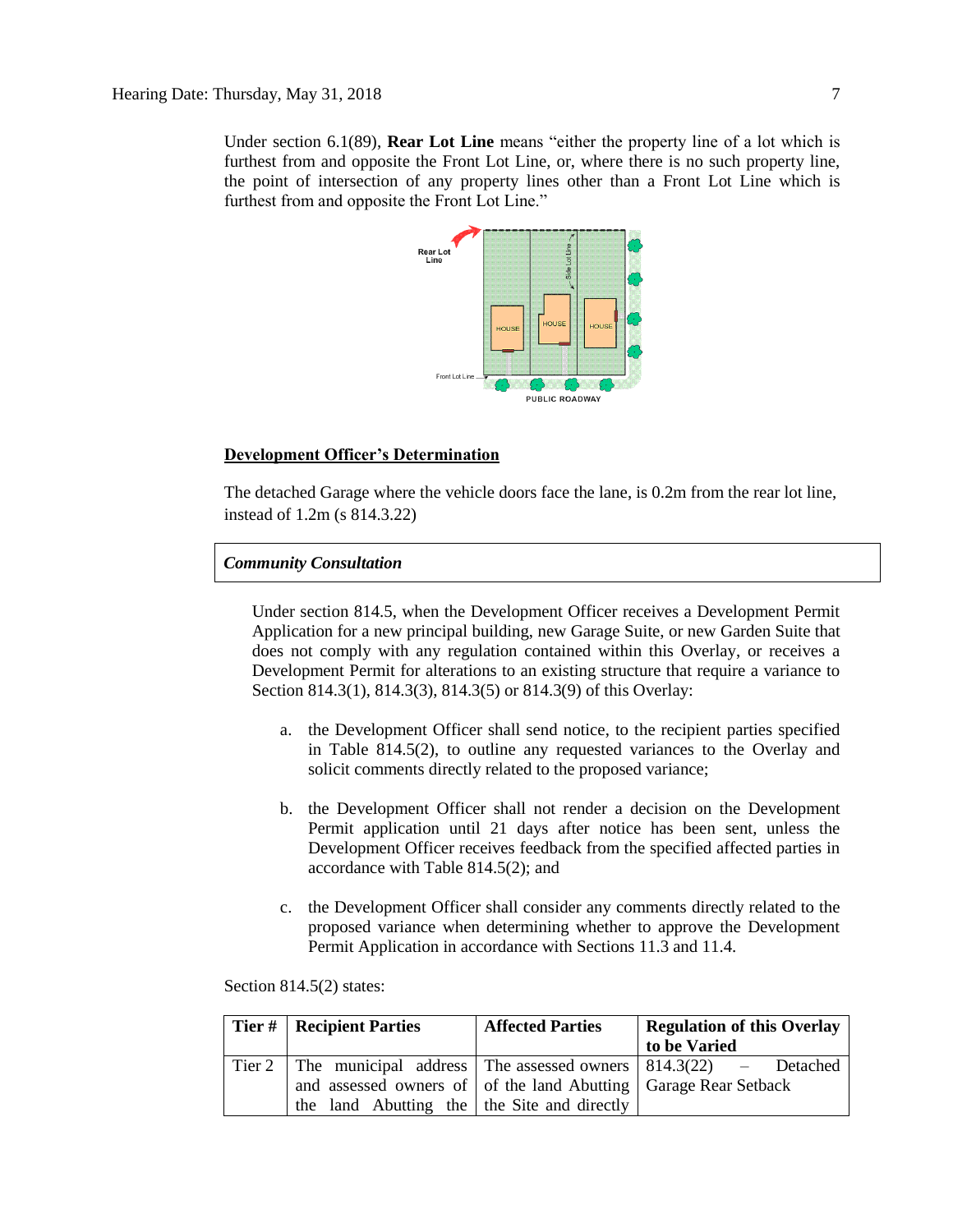| Site, directly adjacent adjacent across a   |  |
|---------------------------------------------|--|
| across a Lane from the   Lane from the Site |  |
| Site of the proposed of the proposed        |  |
| $development$ and the development           |  |
| President of each                           |  |
| <b>Community League</b>                     |  |
|                                             |  |

# Notice to Applicant/Appellant

Provincial legislation requires that the Subdivision and Development Appeal Board issue its official decision in writing within fifteen days of the conclusion of the hearing.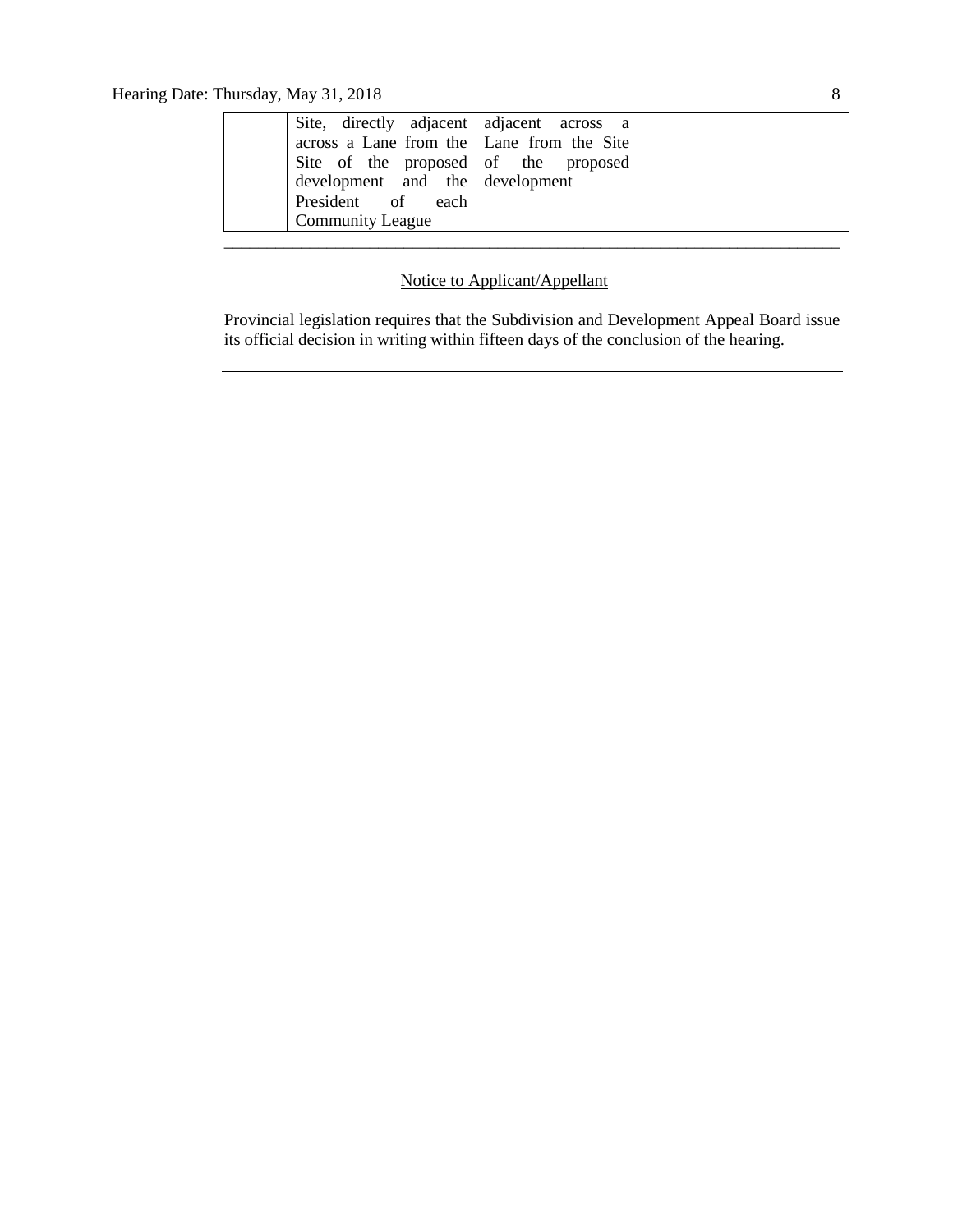

Site Location **Community Contracts** File: SDAB-D-18-077

N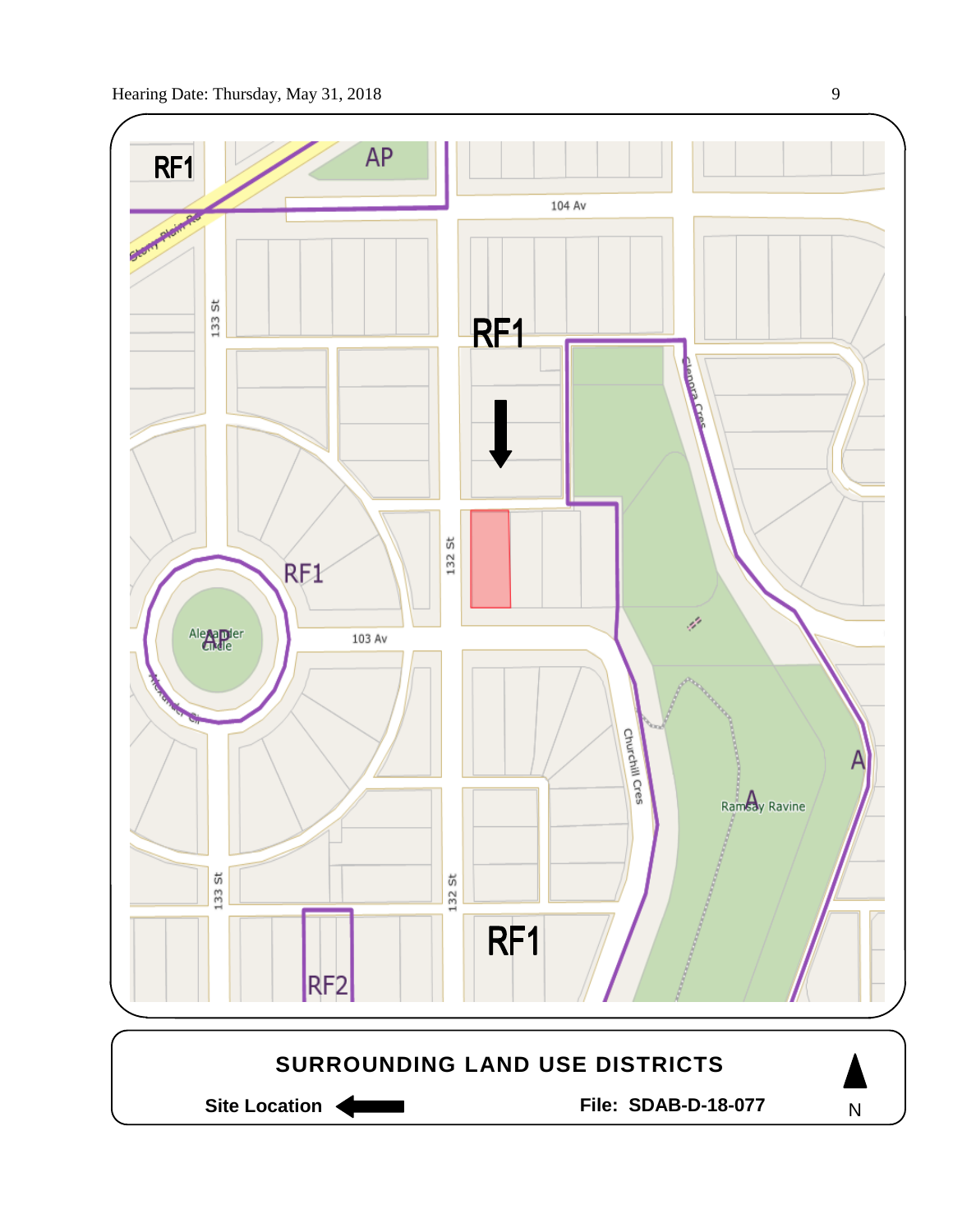| ITEM II: 10:30 A.M. |                                                        | FILE: SDAB-D-18-078                                                                 |  |  |  |
|---------------------|--------------------------------------------------------|-------------------------------------------------------------------------------------|--|--|--|
|                     | AN APPEAL FROM THE DECISION OF THE DEVELOPMENT OFFICER |                                                                                     |  |  |  |
|                     | <b>APPELLANT:</b>                                      |                                                                                     |  |  |  |
|                     | <b>APPLICATION NO.:</b>                                | 274185671-001                                                                       |  |  |  |
|                     | <b>APPLICATION TO:</b>                                 | Change the Use from Single Detached<br>House to Lodging House (7 Sleeping<br>Units) |  |  |  |
|                     | <b>DECISION OF THE</b><br>DEVELOPMENT AUTHORITY:       | Refused                                                                             |  |  |  |
|                     | <b>DECISION DATE:</b>                                  | April 27, 2018                                                                      |  |  |  |
|                     | DATE OF APPEAL:                                        | May 2, 2018                                                                         |  |  |  |
|                     | MUNICIPAL DESCRIPTION<br>OF SUBJECT PROPERTY:          | 11003 - 85 Avenue NW                                                                |  |  |  |
|                     | <b>LEGAL DESCRIPTION:</b>                              | Plan I23A Blk 161 Lot 32                                                            |  |  |  |
|                     | ZONE:                                                  | DC1 (Garnea Area Redevelopment Plan)<br>Direct Development Control Provision        |  |  |  |
|                     | <b>OVERLAY:</b>                                        | N/A                                                                                 |  |  |  |
|                     | <b>STATUTORY PLAN:</b>                                 | Garneau Area Redevelopment Plan                                                     |  |  |  |

# *Grounds for Appeal*

The Appellant provided the following reasons for appealing the decision of the Development Authority:

> This permit was declined due to the fact that there was 7 bedrooms in the house rather than 4 (as it was explained afterward to me not at the time of application). Due to the size of the home and the large footprint of the home I am asking for an exception to this ruling. There is plenty of square footage to accommodate the request. 4 rooms are above ground 3 are in the basement. I do not fully understand this as I was originally told 8 would be permitted for this home or I may not have applied in the first place. I depend on the city to provide accurate information at one of the 3 previous meetings I had with the city before submitting the application. This application will not affect the neighbourhood in any negative way nor will it change anything structurally to the home. It is truly the fairest single best use for the home.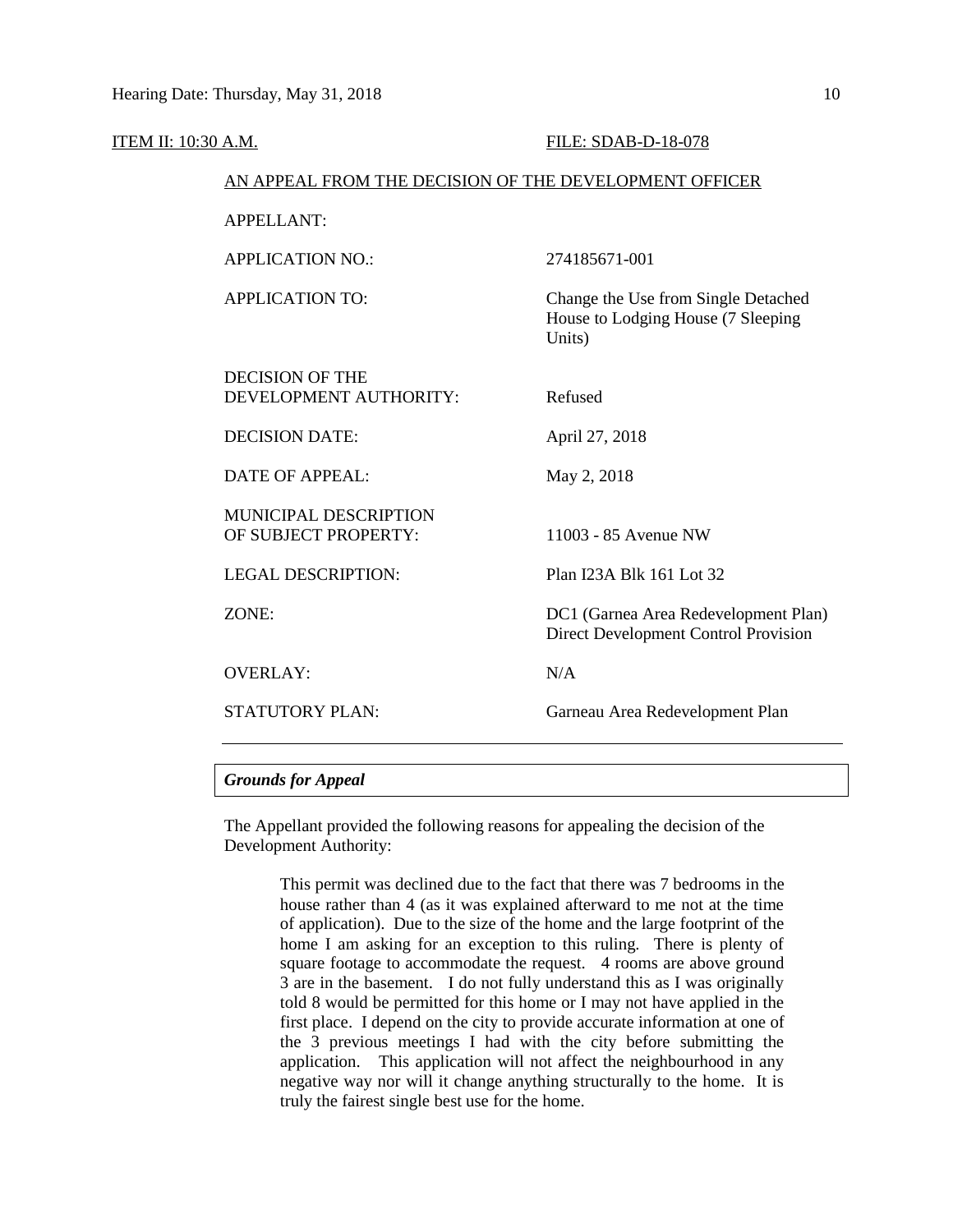### *General Matters*

## **Appeal Information:**

The *Municipal Government Act*, RSA 2000, c M-26 states the following:

## **Grounds for Appeal**

**685(1)** If a development authority

- (a) fails or refuses to issue a development permit to a person,
- (b) issues a development permit subject to conditions, or
- (c) issues an order under section 645,

the person applying for the permit or affected by the order under section 645 may appeal to the subdivision and development appeal board.

**685(4)** Despite subsections (1), (2) and (3), if a decision with respect to a development permit application in respect of a direct control district

- (a) …
- (b) is made by a development authority, the appeal is limited to whether the development authority followed the directions of council, and if the subdivision and development appeal board finds that the development authority did not follow the directions it may, in accordance with the directions, substitute its decision for the development authority's decision.

Section 2 of the *Edmonton Zoning Bylaw* concerning Repeal, Enactment and Transition Procedures states the following:

- 2.4 Subject only to the provisions in the Municipal Government Act respecting legal non-conforming Uses and notwithstanding the effect it may have on rights, vested or otherwise, the provisions of this Bylaw govern from the Effective Date onward. In particular, no application for a Development Permit shall be evaluated under the procedural or substantive provisions of the previous Land Use Bylaw after the Effective Date, even if the application was received before the Effective Date.
- …
- 2.6 Any Direct Control Districts that were in effect immediately prior to the Effective date are hereby deemed to continue in full force and effect and are hereby incorporated into Part IV of this Bylaw.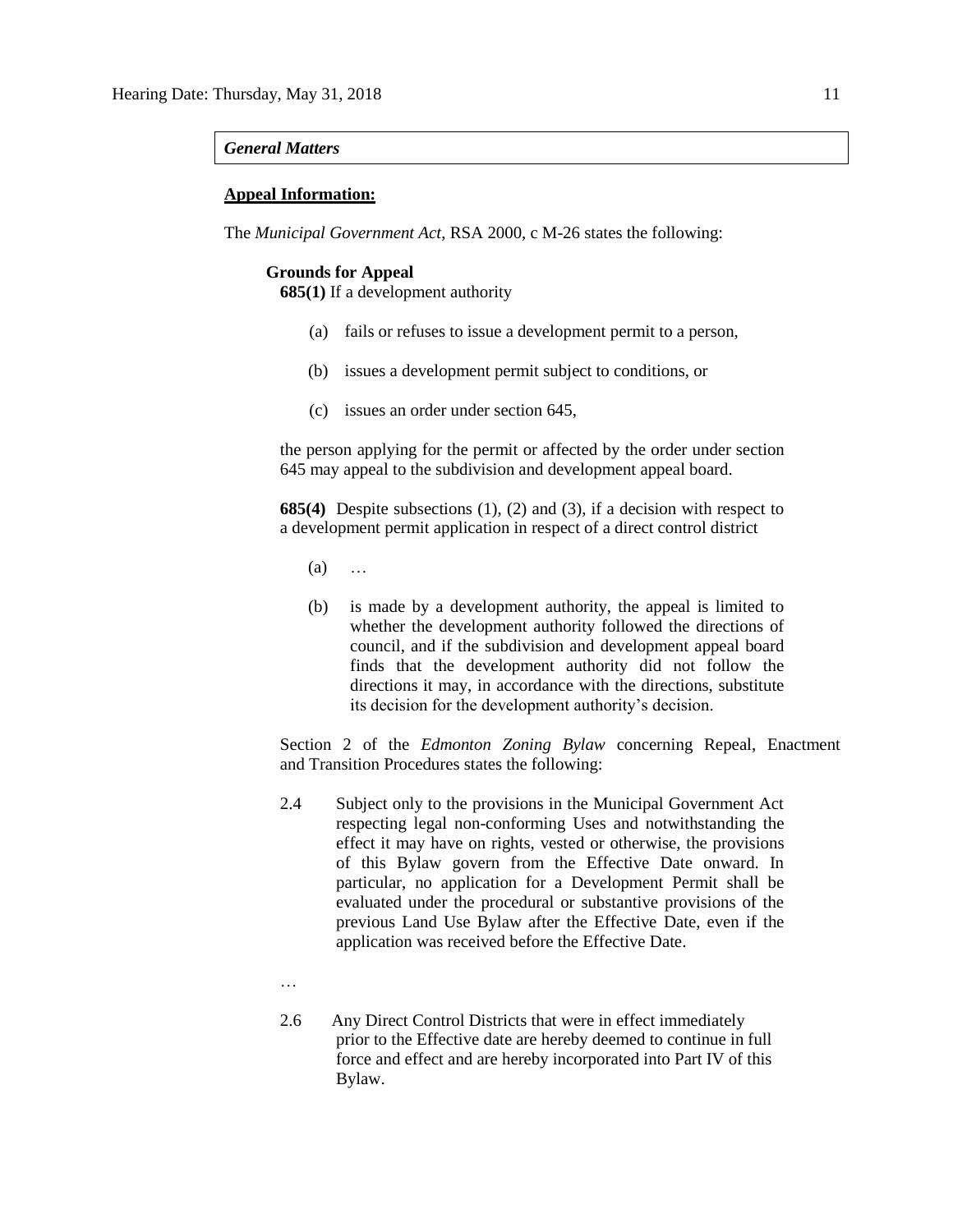2.7 Unless there is an explicit statement to the contrary in a Direct Control District or Provision, any reference in a Direct Control District or Direct Control Provision to a land use bylaw shall be deemed to be a reference to the land use bylaw that was in effect at the time of the creation of the Direct Control District or **Provision** 

At the time of the creation of the subject Direct Control Site, the *City of Edmonton Land Use Bylaw 5996* was in effect. An Alberta Court of Appeal decision in *Parkdale-Cromdale Community League Association* v. *Edmonton (City),* 2007 ABCA 309 concluded that section 2.7 of the *Edmonton Zoning Bylaw* only applies if there is an express cross-reference in a Direct Control Bylaw passed before 2001 to a provision of the old *Land Use Bylaw*. In the absence of an express reference in the Direct Control Bylaw to the *Land Use Bylaw 5996*, it does not prevail over section 2.4 of the *Edmonton Zoning Bylaw.*

#### **Appeals**

**686(1)** A development appeal to a subdivision and development appeal board is commenced by filing a notice of the appeal, containing reasons, with the board,

- (a) in the case of an appeal made by a person referred to in section 685(1)
	- (i) with respect to an application for a development permit,
		- (A) within 21 days after the date on which the decision is made under section 642, […]

# **General Provisions from the** *DC1 (Garneau Area Redevelopment Plan) Direct Development Control Provision ("the DC1"):*

## Under section 12, **Boarding and Lodging Houses** is a **listed Use** in the DC1.

The DC1 provides the following with respect to **Development Criteria**:

The following development criteria shall apply to developments within this District pursuant to Section 710.4 of the Land Use Bylaw.

- 1. The General Regulations and Special Land Use Provisions of the Land Use Bylaw.
- 2. The development regulations of the RF3 (Low Density Redevelopment) District, provided that the Development Officer may relax these regulations for individual applications, where such relaxations would assist in the achievement of the development criteria in Clauses 3, 4 and 5 below.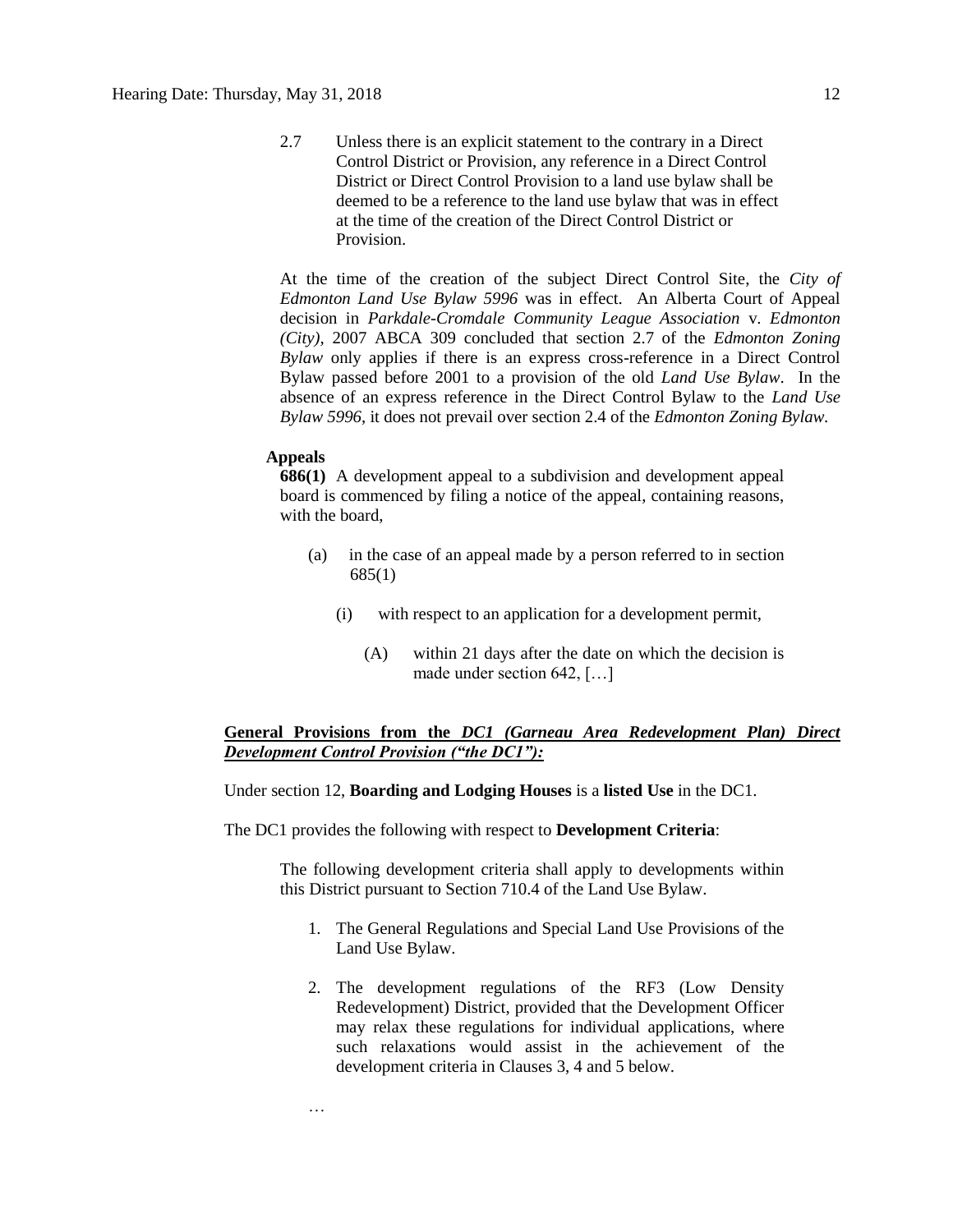### The DC1 states the following with respect to the **Rationale** of the **DC1**:

The Garneau Plan in Policy 1.1 identifies the subject area as a "Special Character Residential Area" contributing to the city as a whole a precinct of older detached housing having interesting architectural detailing and variety in built form. This District is intended to encourage the retention and rehabilitation of existing structures while allowing for infill redevelopment. The regulations associated with this District are intended to ensure that all rehabilitation and redevelopment activities are sensitive to the existing character of both the built form and its relationship to existing streetscapes.

### **General Provisions from the** *Edmonton Zoning Bylaw 12800:*

# **\*It should be noted that General Provisions from the** *Edmonton Land Use Bylaw 5996* **are attached to the SDAB-D-18-078 file.**

Under section 7.3(6), **Lodging House** means:

a building or part of building, used for Congregate Living, containing Sleeping Units and four or more persons, and where there is no provision of on-site care, treatment or professional services of a physical or mental health nature. This Use does not include Extended Medical Treatment Services, Detention and Correction Facilities, Fraternity and Sorority Housing, Group Homes, and Limited Group Homes.

Under section 6.1(19), **Congregate Living** means:

four or more individuals occupying Sleeping Units in a building where the occupants share access to facilities such as cooking, dining, laundry, or sanitary facilities. Typical Uses where Congregate Living is found include Fraternity and Sorority Housing, Group Homes, Limited Group Homes, and Lodging Houses.

Under section 6.1(32), **Dwelling** means:

a self contained unit comprised of one or more rooms accommodating sitting, sleeping, sanitary facilities, and a principal kitchen for food preparation, cooking, and serving. A Dwelling is used permanently or semi-permanently as a residence for a single Household.

Under section 6.1(107), **Sleeping Unit** means:

a Habitable Room in a building used for Congregate Living in which the room is occupied by a person under any form of accommodation agreement providing remuneration for the room, and the room:

1. does not include provision for cooking or food preparation except as provided for in Section 76 and 79 of this Bylaw;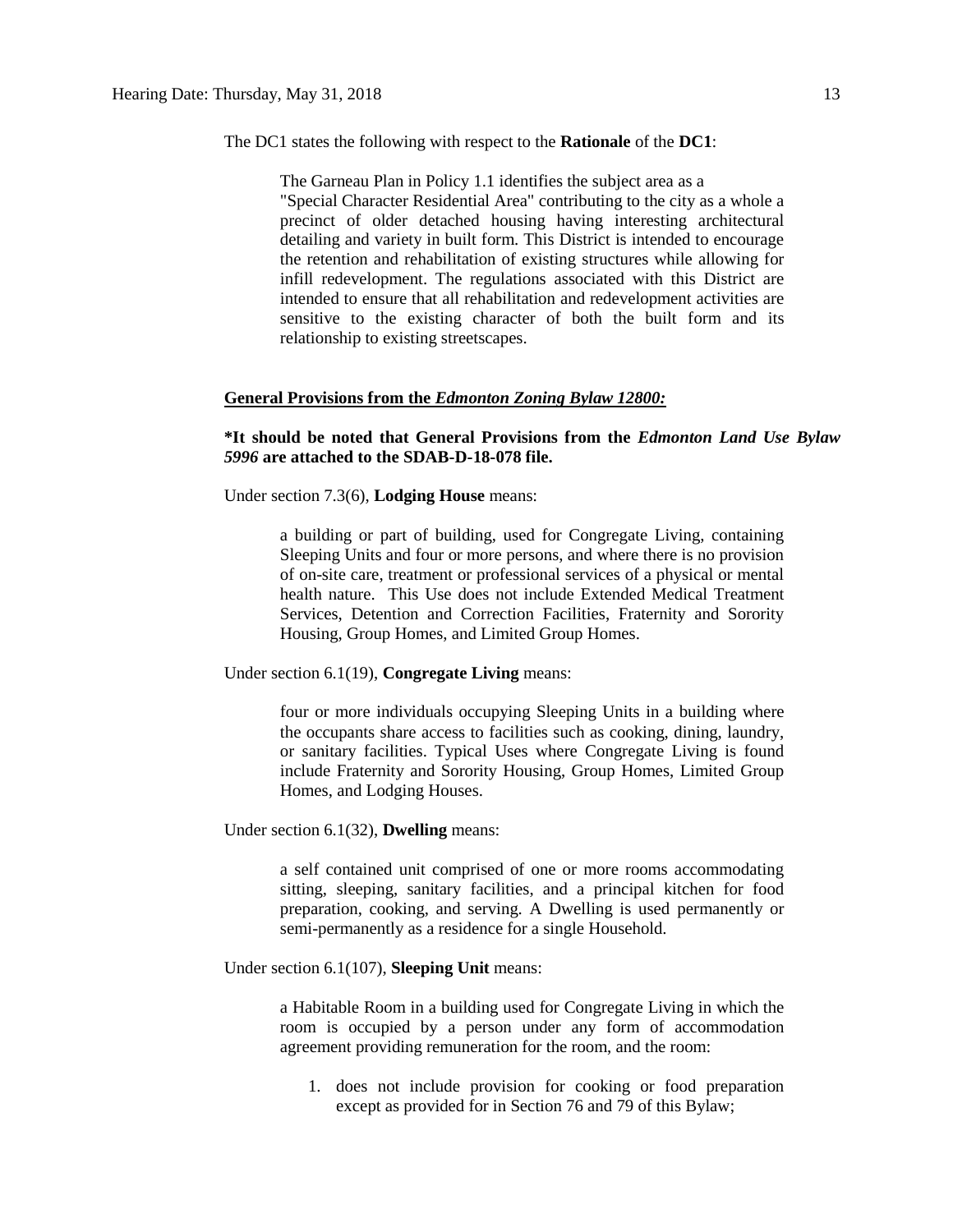- 2. may or may not be equipped with sanitary facilities; and
- 3. provides accommodation for a maximum of two persons.

### Section 140.4(25) of the **(RF3) Small Scale Infill Development Zone** states:

For Lodging Houses, the following regulations shall apply:

- a. no more than four Sleeping Units may be developed, whether or not in combination with a Dwelling;
- b. the minimum Site area shall be  $360 \text{ m}^2$  $360 \text{ m}^2$  in all cases and the Site area shall be comprised of the aggregate of  $200 \text{ m}^2$  $200 \text{ m}^2$  for each Sleeping Unit, or for each of the Dwelling and each Sleeping Unit when they are in combination; and
- c. the Development Officer shall exercise discretion with respect to the number of Sleeping Units developed, having regard to the character and density of existing Residential Uses.

# **Development Officer's Determination**

**1. Maximum Sleeping Units - The proposal has 7 sleeping units, instead of the maximum of 4 (Reference Section 140.4.25(a))**

**2. Minimum Site Area - The Site has 619.92m2, instead of 1400m2 (Reference Section 140.4.25(b))** [unedited]

## *Section 76 – Lodging Houses (Edmonton Zoning Bylaw 12800)*

In addition to the regulations in [Section 96](https://webdocs.edmonton.ca/InfraPlan/zoningbylaw/ZoningBylaw/Part1/Special_Land/96._Fraternity_and_Sorority_Housing,_Limited_Group_Homes,_Group_Homes,_and_Lodging_Houses_Thresholds.htm) of this Bylaw, Lodging Houses shall comply with the following regulations:

- 1. The maximum occupancy of a [Lodging House](javascript:void(0);) in a Zone where Lodging Houses are a Discretionary Use shall be a maximum of 6 residents;
- 2. The maximum occupancy of a Lodging House in a Zone where Lodging Houses are a Permitted Use shall be the greater of 6 residents or 1 resident per [60 m2](javascript:void(0);) of Lot size;
- 3. The Development Officer may restrict the occupancy of a Lodging House to less than the maximum number of residents allowed having regard for the threshold purpose identified in Section 96, the level of traffic generation, parking demand, and frequency of visits by emergency vehicles relative to that which is characteristic of the Zone in which the Lodging House is located;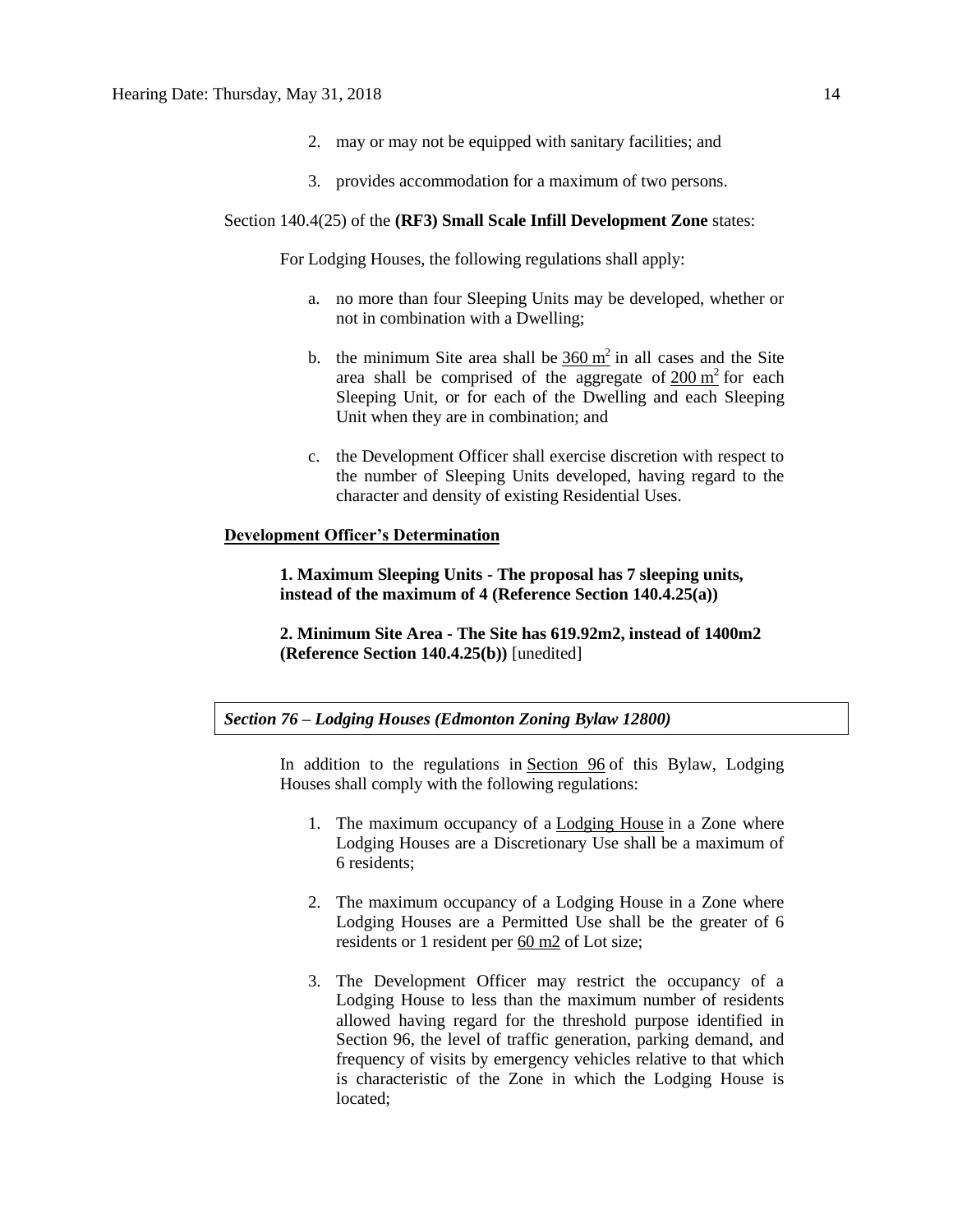- 4. A Lodging House shall be developed as either a purpose-built freestanding structure, or Single Detached Housing converted for the purpose, or part of an [Apartment Housing](javascript:void(0);) development;
- 5. A Lodging House may be located in [Duplex Housing](javascript:void(0);) or [Semi](javascript:void(0);)[detached Housing](javascript:void(0);) converted for the purpose in a Zone where Lodging Houses are a Permitted Use and both units are operated by a single provider;
- 6. In a Zone where Lodging Houses are a Permitted Use and where more than 12 Sleeping Units are allowed in a development, Sleeping Units may include limited food preparation facilities such as bar fridge, mini-sink, and microwave;
- 7. No [Major Home Based Business,](javascript:void(0);) [Secondary Suite,](javascript:void(0);) [Garden](javascript:void(0);)  [Suite](javascript:void(0);) or Garage Suite shall be permitted as part of a Lodging House development or on the Site of such development;
- 8. Where a Lodging House is designed as a freestanding structure it shall be of a size, scale, and outward appearance that is typical of surrounding residential development; and
- 9. Increases in vehicular traffic generation and parking demand must be to the satisfaction of the Development Officer and/or Transportation Services.

# *Lodging Houses Thresholds (Edmonton Zoning Bylaw 12800)*

Section 96 provides the following with respect to *Lodging Houses Thresholds*:

1. Special Residential Facilities

For the purpose of this section, [Fraternity and Sorority Housing, Group](javascript:void(0);)  [Homes, Limited Group Homes,](javascript:void(0);) and [Lodging Houses](javascript:void(0);) shall be collectively referred to as Special Residential Facilities. Group Homes developed in combination with Apartment Housing either in one building or on one Site, and which meet the criteria of [Section 94,](http://webdocs.edmonton.ca/InfraPlan/zoningbylaw/ZoningBylaw/Part1/Special_Land/94._Supportive_Community_Provision.htm) Supportive Community Provisions, shall be exempt from the requirements of subsection 96(3)(b) and (c) of this Bylaw.

2. Threshold Purpose

The purpose of the Fraternity and Sorority Housing, Limited Group Homes, Group Homes, and Lodging Houses Thresholds is to:

a. ensure that the capacity of any neighbourhood to accommodate Special Residential Facilities is not exceeded;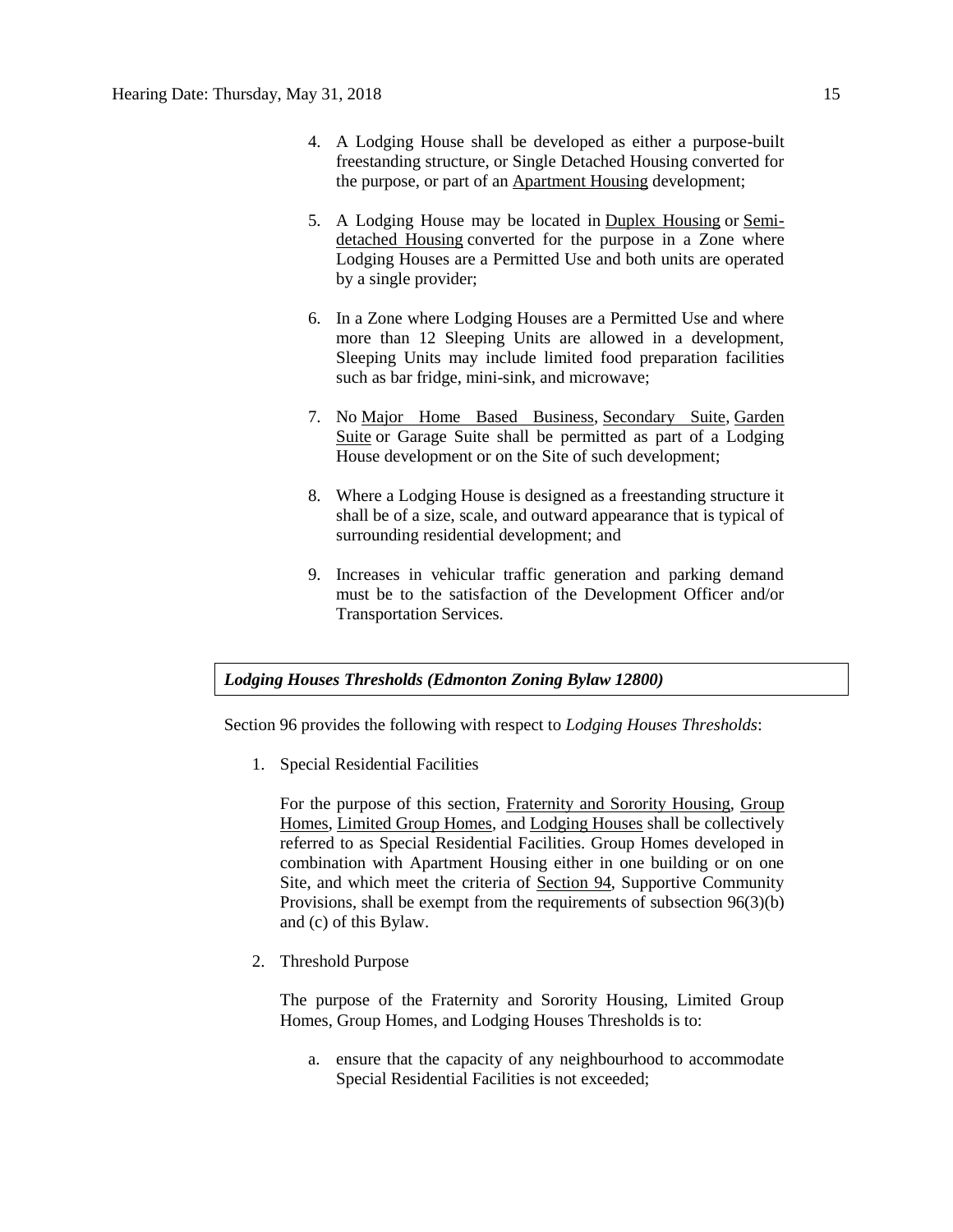- b. ensure that Special Residential Facilities are available in all neighbourhoods; and
- c. protect existing Special Residential Facilities from concentration that could impair their proper functioning.
- 3. General Regulations

Special Residential Facilities shall comply with all thresholds contained in this Section in addition to any other regulations in this Bylaw including any relevant Special Land Use Provisions that apply. In all cases, the most restrictive threshold shall apply.

- a. When determining the threshold for the number of Special Residential Facilities per neighbourhood, a maximum of 3 facilities per 1000 persons shall be allowed in any neighbourhood.
- b. When determining the threshold for the number of Special Residential Facilities by Use per block.
	- i. a maximum of 2 Special Residential Facilities shall be allowed on a single block in a residential Zone;
	- ii. a maximum block length of [150 m](javascript:void(0);) measured from the nearest intersection shall be used to determine this threshold.
- c. When determining the threshold for the number of residents of Special Residential Facilities per opposing block face;
	- i. accommodation for a maximum of 12 residents shall be allowed on an opposing block face in Special Residential Facilities in any residential Zone where either Group Homes or Lodging Houses are a Discretionary Use;
	- ii. accommodation for a maximum of 30 residents shall be allowed on an opposing block face in Special Residential Facilities in any residential Zone where either Group Homes or Lodging Houses are a Permitted Use; and
	- iii. a maximum block face length of [150 m](javascript:void(0);) measured from the nearest intersection shall be used to determine this threshold.
- 4. Density

For the purposes of calculating Density for a Group Home or Lodging House each Sleeping Unit shall be considered a Dwelling when a development contains seven or more Sleeping Units.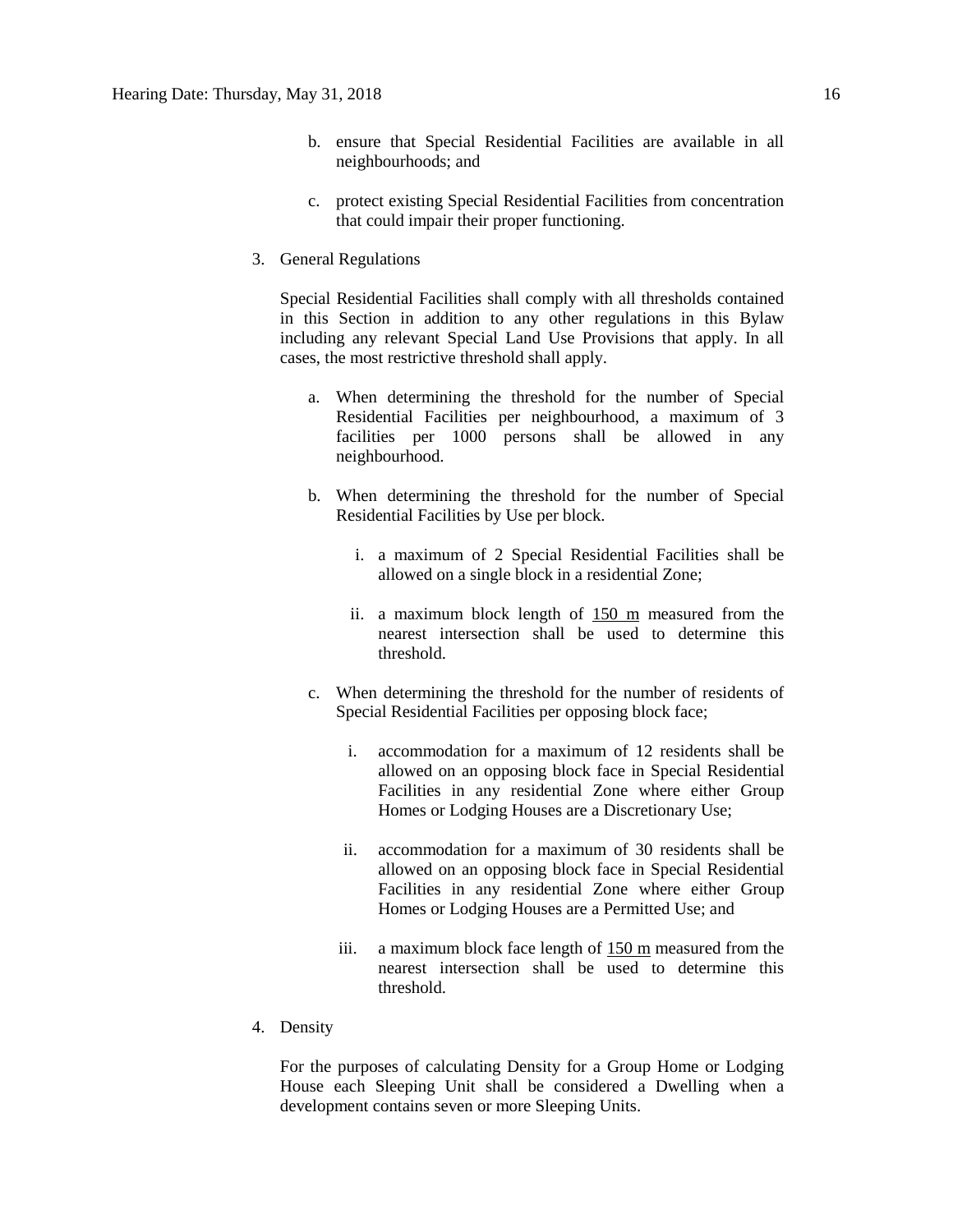For the purpose of applying these regulations the Development Officer shall maintain a register of all approved Special Residential Facilities. The register shall include the address of the facility, maximum occupancy of the facility, and any other necessary information.

# Notice to Applicant/Appellant

Provincial legislation requires that the Subdivision and Development Appeal Board issue its official decision in writing within fifteen days of the conclusion of the hearing.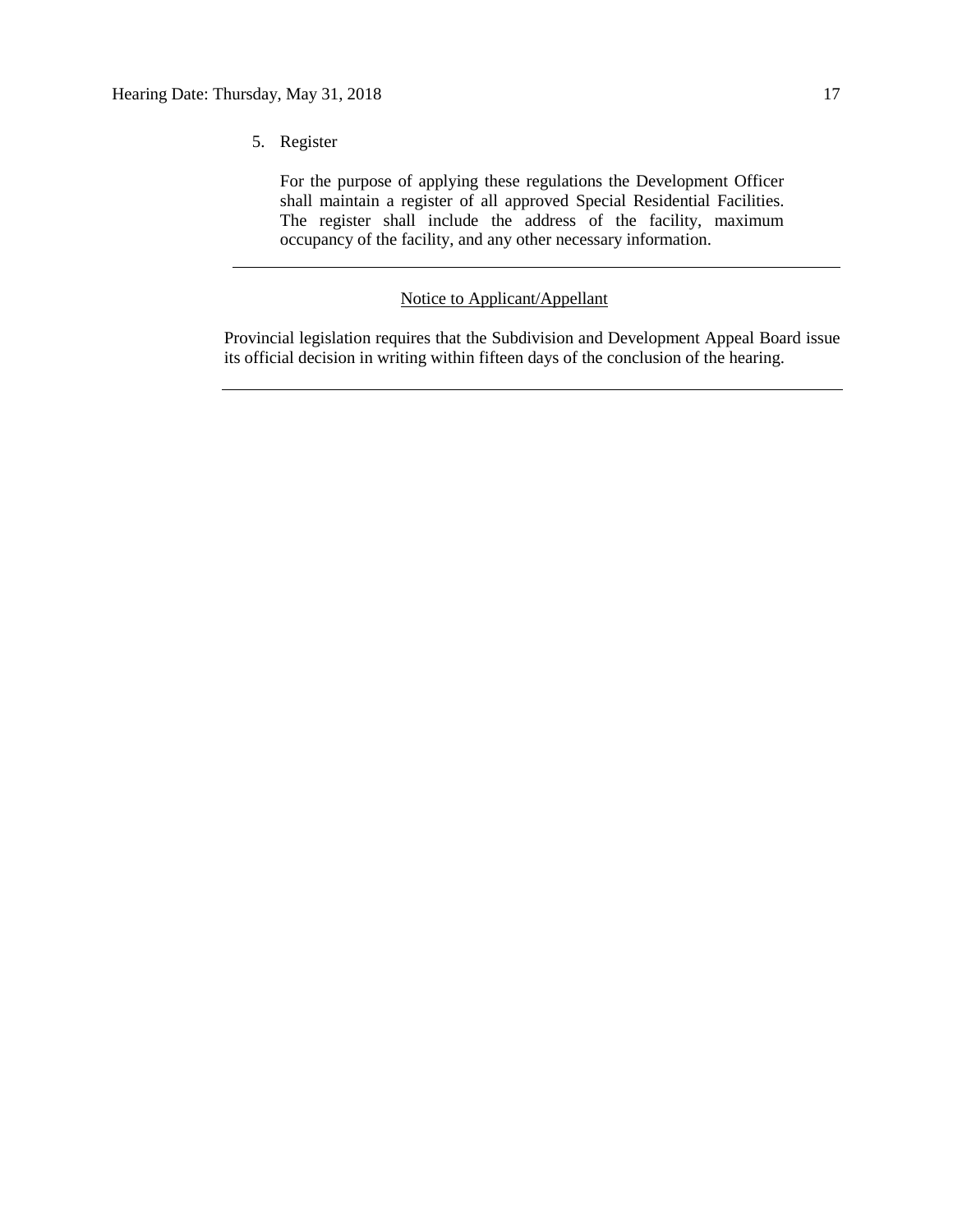| THE CITY OF                                                                                                                   |            |                                          |                                                         | <b>Application Date:</b> | Project Number: 274185671-001<br>FEB 06, 2018 |
|-------------------------------------------------------------------------------------------------------------------------------|------------|------------------------------------------|---------------------------------------------------------|--------------------------|-----------------------------------------------|
| <b><i><u>monton</u></i></b>                                                                                                   |            |                                          |                                                         | Printed:                 | May 2, 2018 at 3:45 PM                        |
|                                                                                                                               |            | <b>Application for</b>                   |                                                         | Page:                    | 1 of 1                                        |
|                                                                                                                               |            |                                          | <b>Major Development Permit</b>                         |                          |                                               |
| This document is a Development Permit Decision for the development application described below.                               |            |                                          |                                                         |                          |                                               |
| Applicant<br>Property Address(es) and Legal Description(s)                                                                    |            |                                          |                                                         |                          |                                               |
| 11003 - 85 AVENUE NW<br>Plan I23A Blk 161 Lot 32                                                                              |            |                                          |                                                         |                          |                                               |
|                                                                                                                               |            |                                          |                                                         |                          |                                               |
|                                                                                                                               |            |                                          | <b>Specific Address(es)</b><br>Suite:                   | 11003 - 85 AVENUE NW     |                                               |
|                                                                                                                               |            |                                          | Entryway: 11003 - 85 AVENUE NW                          |                          |                                               |
|                                                                                                                               |            |                                          | Building: 11003 - 85 AVENUE NW                          |                          |                                               |
| <b>Scope of Application</b>                                                                                                   |            |                                          |                                                         |                          |                                               |
| To change use from Single Detached House to Lodging House (7 sleeping units)                                                  |            |                                          |                                                         |                          |                                               |
| <b>Permit Details</b>                                                                                                         |            |                                          |                                                         |                          |                                               |
|                                                                                                                               |            |                                          |                                                         |                          |                                               |
| Class of Permit: Class B<br>Gross Floor Area (sq.m.):                                                                         |            |                                          | <b>Contact Person:</b>                                  |                          |                                               |
| New Sewer Service Required: N                                                                                                 |            |                                          | Lot Grading Needed?: N<br>NumberOfMainFloorDwellings: 6 |                          |                                               |
| Site Area (sq. m.):                                                                                                           |            |                                          | Stat. Plan Overlay/Annex Area: Garneau                  |                          |                                               |
| I/We certify that the above noted details are correct.                                                                        |            |                                          |                                                         |                          |                                               |
| Applicant signature:                                                                                                          |            |                                          |                                                         |                          |                                               |
| <b>Development Application Decision</b>                                                                                       |            |                                          |                                                         |                          |                                               |
| Refused                                                                                                                       |            |                                          |                                                         |                          |                                               |
| <b>Reason for Refusal</b>                                                                                                     |            |                                          |                                                         |                          |                                               |
| 1. Maximum Sleeping Units - The proposal has 7 sleeping units, instead of the maximum of 4 (Reference Section 140.4.25(a))    |            |                                          |                                                         |                          |                                               |
| 2. Minimum Site Area - The Site has 619.92m2, instead of 1400m2 (Reference Section 140.4.25(b))                               |            |                                          |                                                         |                          |                                               |
| <b>Rights of Appeal</b>                                                                                                       |            |                                          |                                                         |                          |                                               |
| The Applicant has the right of appeal within 21 days after the date on which the decision is made, as outlined in Section 683 |            |                                          |                                                         |                          |                                               |
| through 689 of the Municipal Government Act.                                                                                  |            |                                          |                                                         |                          |                                               |
|                                                                                                                               |            |                                          |                                                         |                          |                                               |
| Issue Date: Apr 27, 2018                                                                                                      |            | Development Authority: LANGILLE, BRANDON |                                                         | Signature:               |                                               |
| Fees                                                                                                                          |            |                                          |                                                         |                          |                                               |
|                                                                                                                               | Fee Amount | <b>Amount Paid</b>                       | Receipt#                                                | <b>Date Paid</b>         |                                               |
| Major Dev. Application Fee                                                                                                    | \$277.00   | \$277.00                                 | 04784521                                                | Feb 06, 2018             |                                               |
| Development Permit Inspection Fee                                                                                             | \$0.00     | \$510.00                                 | 04784521                                                | Feb 06, 2018             |                                               |
| Dev. Application Fee # of dwelling<br>units                                                                                   | \$150.00   | \$150.00                                 | 04784521                                                | Feb 06, 2018             |                                               |
| <b>Total GST Amount:</b>                                                                                                      | \$0.00     |                                          |                                                         |                          |                                               |
| <b>Totals for Permit:</b>                                                                                                     | \$427.00   | \$937.00                                 |                                                         |                          |                                               |
| (overpaid by (\$510.00))                                                                                                      |            |                                          |                                                         |                          |                                               |
|                                                                                                                               |            |                                          |                                                         |                          |                                               |
|                                                                                                                               |            |                                          |                                                         |                          |                                               |
|                                                                                                                               |            |                                          |                                                         |                          |                                               |
|                                                                                                                               |            |                                          |                                                         |                          |                                               |
|                                                                                                                               |            | THIS IS NOT A PERMIT                     |                                                         |                          |                                               |
|                                                                                                                               |            |                                          |                                                         |                          |                                               |